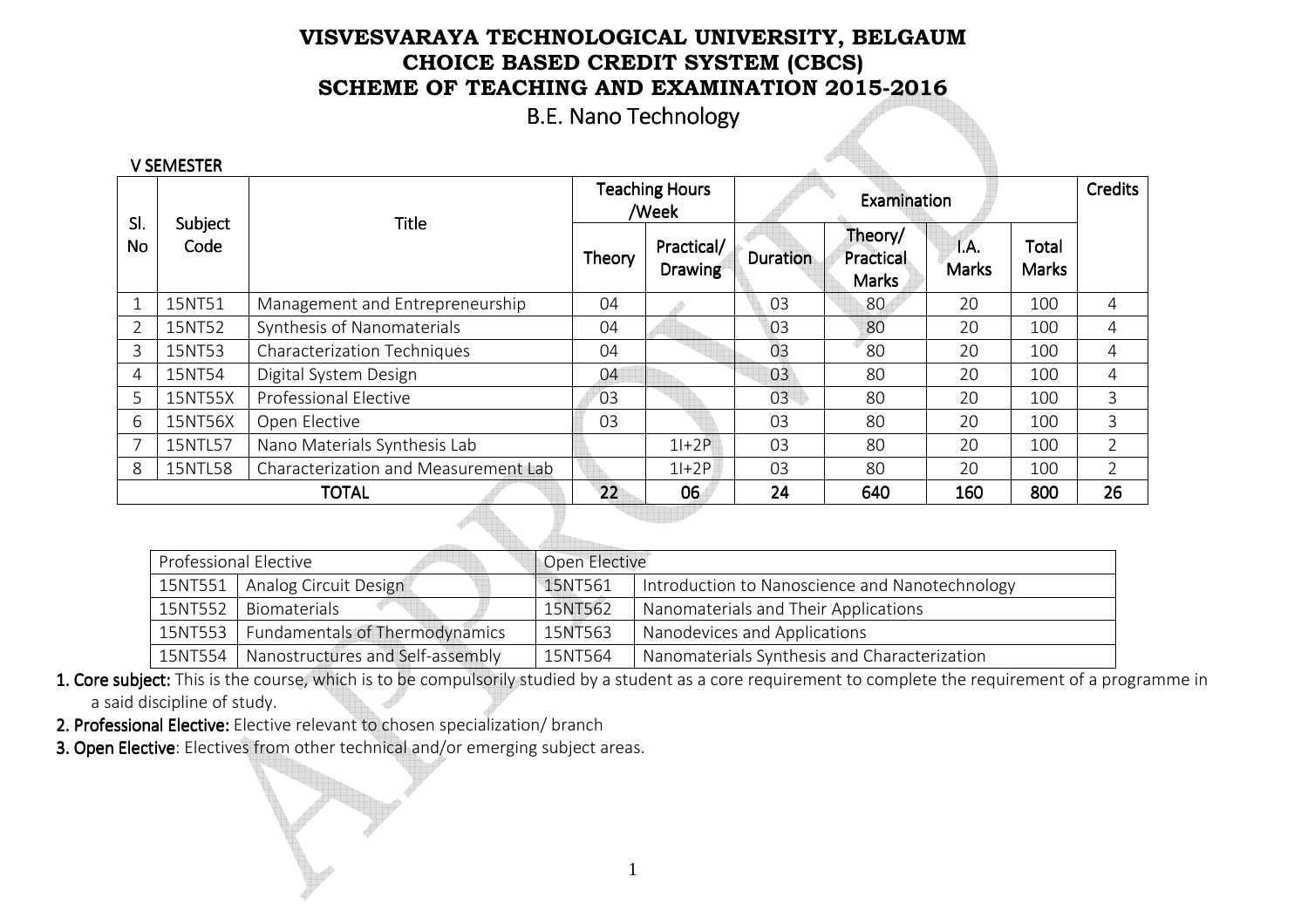B.E. Nano Technology

|                  | <b>VI SEMESTER</b> |                                               |        | <b>Teaching Hours</b><br>/Week |                | Examination                            | Credit<br>S          |                       |                |
|------------------|--------------------|-----------------------------------------------|--------|--------------------------------|----------------|----------------------------------------|----------------------|-----------------------|----------------|
| SI.<br><b>No</b> | Subject<br>Code    | Title                                         | Theory | Practical/<br><b>Drawing</b>   | Dura-<br>tion  | Theory<br>Practic<br>a<br><b>Marks</b> | I.A.<br><b>Marks</b> | Total<br><b>Marks</b> |                |
|                  | 15NT61             | Quantum Mechanics and Simulation Techniques   | 04     |                                | 03             | 80                                     | 20                   | 100                   | 4              |
|                  | 15NT62             | Python Programming Language for Automation    | 04     |                                | 03             | 80                                     | 20                   | 100                   | 4              |
| 3                | 15NT63             | Molecular Biology and Genetic Engineering     | 04     |                                | 03             | 80                                     | 20                   | 100                   | 4              |
| 4                | 15NT64             | Micro Fluidics and Nanofluids                 | 03     |                                | 03             | 80                                     | 20                   | 100                   | 4              |
| 5                | 15NT65X            | <b>Professional Elective</b>                  | 03     |                                | 03             | 80                                     | 20                   | 100                   | 3              |
| 6                | 15NT66X            | Open Elective                                 | 03     | $1+2P$                         | 0 <sup>3</sup> | 80                                     | 20                   | 100                   | 3              |
|                  | 15NTL67            | Molecular Biology and Genetic Engineering Lab |        | $1+2P$                         | 03             | 80                                     | 20                   | 100                   | $\overline{2}$ |
| 8                | 15NTL68            | Qunatum mechanics and Simulation lab          |        | $1+2P$                         | 03             | 80                                     | 20                   | 100                   |                |
|                  |                    | <b>TOTAL</b>                                  | 22     | 6.                             | 24             | 640                                    | 160                  | 800                   | 26             |

| <b>Professional Elective</b> |                                          | Open Elective |                                              |
|------------------------------|------------------------------------------|---------------|----------------------------------------------|
| 15NT651                      | Hybrid Circuits and Packaging            | 15NT661       | Nanotechnology in Electrical and Electronics |
|                              |                                          |               | Engineering                                  |
| 15NT652                      | Nanotechnology in Agriculture and Food   | 15NT662       | Nanotechnology in Civil and Environmental    |
|                              | Processing                               |               | Engineering                                  |
| 15NT653                      | Ceramic Materials and Their Applications | 15NT663       | Nanotechnology in Mechanical Engineering     |
| 15NT654                      | Surface Science and Thin Film Technology | 15NT664       | Nanotechnology in Biomedical Engineering     |
|                              |                                          |               |                                              |

1. Core subject: This is the course, which is to be compulsorily studied by a student as a core requirement to complete the requirement of a programme in a said discipline of study.

- 2. Professional Elective: Elective relevant to chos
- **2. Professional Elective:** Elective relevant to chosen specialization/ branch.<br><mark>3. Open Elective</mark>: Electives from other technical and/or emerging subject areas.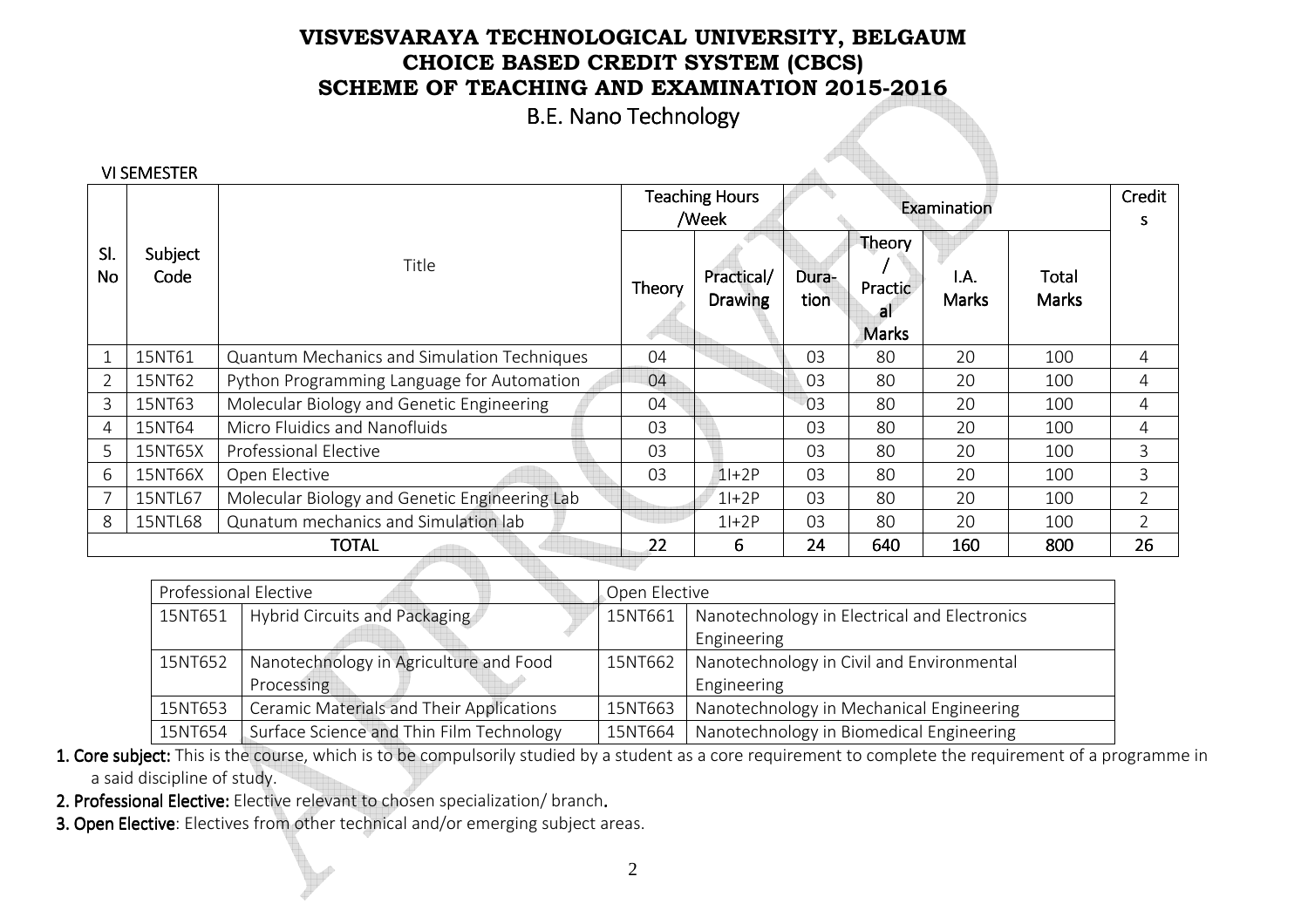B.E. Nano Technology

|  | <b>VII SEMESTER</b> |  |
|--|---------------------|--|
|  |                     |  |

| SI.            |                 |                                          |        | <b>Teaching Hours</b><br>Examination<br>/Week |          |                                           | <b>Credits</b>                       |                |                |
|----------------|-----------------|------------------------------------------|--------|-----------------------------------------------|----------|-------------------------------------------|--------------------------------------|----------------|----------------|
| <b>No</b>      | Subject<br>Code | Title                                    | Theory | Practical/<br><b>Drawing</b>                  | Duration | $\mathsf{I}.\mathsf{A}$ .<br><b>Marks</b> | Theory/<br>Practical<br><b>Marks</b> | Total<br>Marks |                |
|                | 15NT71          | Nanocomposites and Their<br>Applications | 04     |                                               | 03       | 20                                        | 80                                   | 100            | 4              |
| $\overline{2}$ | 15NT72          | Microcontrollers and Interface           | 04     |                                               | 03       | 20                                        | 80                                   | 100            | 4              |
| 3              | 15NT73          | MEMS and NEMS                            | 04     |                                               | 03       | 20                                        | 80                                   | 100            | 4              |
| 4              | 15NT74X         | Professional Elective                    | 03     |                                               | 03       | 20                                        | 80                                   | 100            | 3              |
| 5              | 15NT75X         | Professional Elective                    | 03     |                                               | 03       | 20                                        | 80                                   | 100            | 3              |
| 6              |                 | Nano - Composites, Device                |        |                                               |          |                                           |                                      |                | $\overline{2}$ |
|                | 15NTL76         | Fabrication, and Characterization        |        | $1+2P$                                        | 03       | 20                                        | 80                                   | 100            |                |
|                |                 | Lab                                      |        |                                               |          |                                           |                                      |                |                |
| 7              | 15NTL77         | <b>MEMS Simulation Lab</b>               |        | $11+2P$                                       | 03       | 20                                        | 80                                   | 100            | $\overline{2}$ |
| 8              | 15NTP78         | Project Phase - I + Seminar              |        |                                               |          | 100                                       |                                      | 100            | $\overline{2}$ |
|                |                 | <b>TOTAL</b>                             | 18     | $6\overline{6}$                               | 21       | 240                                       | 560                                  | 800            | 24             |

|         | Professional Elective                            | Professional Elective |                                           |  |  |
|---------|--------------------------------------------------|-----------------------|-------------------------------------------|--|--|
|         | 15NT741   Data Analytics in Nanoscience          | 15NT751               | Signal and Image Processing               |  |  |
|         | 15NT742   Nanotechnology for Health Care         | 15NT752               | Nanotechnology for Energy and Environment |  |  |
| 15NT743 | <b>Engineering Materials and Surface Coating</b> | 15NT753               | 3D Printing Technology                    |  |  |
|         | 15NT744   Facilitation, Validation, QC, and QA   | 15NT754               | Nano Toxicology                           |  |  |

1. Core subject: This is the course which is to be compulsorily studied by a student as a core requirement to complete the requirement of a programme in a said discipline of study.

2. Professional Elective: Elective relevant to chosen specialization / branch

3. Project Phase –I + Seminar: Literature Survey, Problem Identification, objectives and Methodology. Submission of synopsis and seminar.